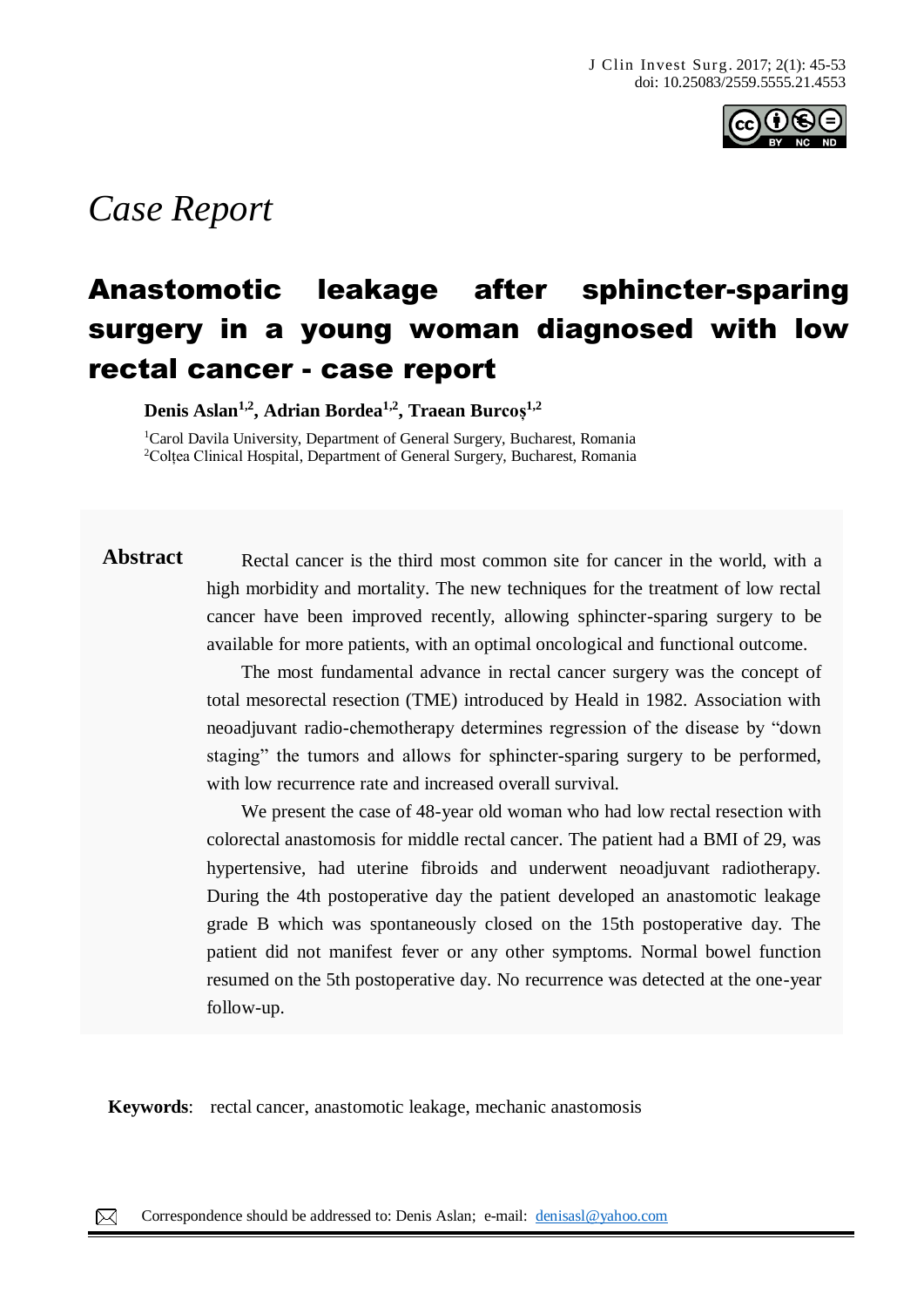#### **Introduction**

Rectal cancer is the third most common site for cancer in men and women worldwide (1). It is the second cause of mortality for men (11.6%) as well as for women (13%) (2).

Accurate preoperative staging is an important factor for the selection of the patients undergoing neoadjuvant therapy. Whenever is available, highly technological imaging (endorectal ultrasound- ERUS and high-quality computed tomography scans- CT, magnetic resonance imaging- MRI) is recommended to perform a correct and complete tumor staging. Based on this information and considering other comorbidities, age and clinical status, these patients with low rectal cancer can undergo radical surgery with or without preservation of the sphincter function. Presence of the temporary or permanent stoma has a major impact on the quality of life and long-time survival.

The potential advantages of preoperative chemoradiation come from the fact that it "downstages", or better said "downsizes" the tumors, so the patients may undergo sphincter-sparing surgery, with decreased recurrence rates, higher survival and prognostic rates. Some patients may have a favorable tumor response, complete or partial pathologic response (3, 4), confirmed by digital rectal examinations or flexible colonoscopy. Postoperative chemotherapy should be indicated in cases with lymph nodes involvement and for the patients with long life expectancy.

The technological progress in the last twenty years has shifted the surgical management from abdominoperineal resection developed by Miles in 1908 (5) to the concept of total mesorectal resection (TME) introduced by Heald (6-8). The double stapling technique (DST) has facilitated the colo-rectal partial stenosis of the rectal lumen.

reconstruction, especially for low rectal tumor resection. The introduction of the circular stapler allows a quicker and easier anastomosis, reduces the operation time, has good oncologic results and lowers the annual number of abdominoperineal resections (APR) compared with low anterior resection (LAR) (9).

The complications associated with radical rectal surgery include anastomotic leaks (5%-17%) (10-14), faecal incontinence (60%-80%) (15-17), urinary dysfunctions (10%-70%) (18-20), sexual dysfunctions (13%-70%) (21, 22), local recurrence (6%-29%) (23, 24).

Anastomotic leakage (AL) is associated with high morbidity, mortality, length of hospitalization, financial costs, risk of early relaparotomy, and also with low survival rate, risk of local recurrence and low quality of life. Therefore, it is essential to identify the prognostic factors that can influence the outcome of AL. Patient's characteristics such as narrow pelvis, increased visceral fat, uterine leiomyomas or other genital lesions, prostate adenoma or history of low abdominal surgery may be technical challenges. Intraoperative exposure is critical and long instruments and deep retractors are necessary to perform the correct plane dissection and not to lead to vascular accidents. The vascularization of the anastomosis has a very important role. The AL can occur on the poor vascular areas of the stapled line.

#### **Case Report**

The 48-year old woman had been referred with rectal bleeding and constipation. She was diagnosed with middle rectal cancer following flexible colonoscopy with biopsy. The endoscopy exam revealed a 3-4 cm in diameter exofitic tumor, with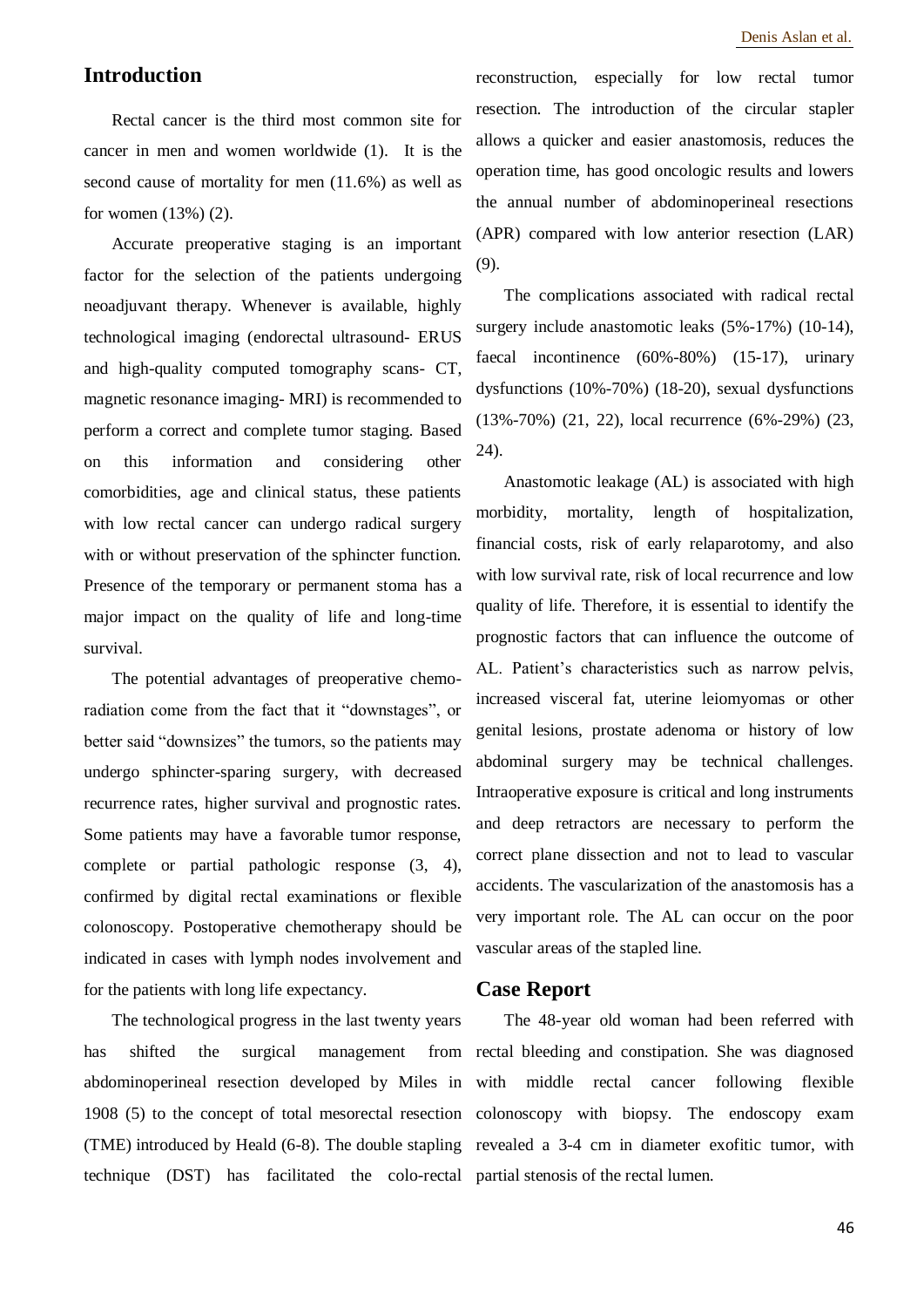Preoperative staging included medical history, clinical evaluation (digital rectal examination) and highly accurate magnetic resonance imaging (MRI) exams (Figure 1). Chest X-ray, abdominal ultrasound, serum carcinoembryonic antigen (CEA) and carbohydrate antigen (CA 19-9) level were normal. Haemoglobin level was low before surgery (9.7 g/dl) due to chronic rectal bleeding. No fecal incontinence was confirmed. Other comorbidities included hypertension, uterine leiomyoma (7/9 cm diameter) and BMI =  $29 \text{ kg/m2}$  (the body mass index). Preoperative tumor stage was  $cT_3N_0M_0$ .



**Figure 1.** The MRI aspect exhibits partial tumor stenosis

The patient received external beam radiation (EBRT) using conventional fractionation and techniques: 45 Gy in 25 fractions. There was no clinical response after radiotherapy confirmed by digital rectal examination and colonoscopy, which revealed the rectal tumor in 4 cm diameter, with partial stenosis of the rectal lumen.

The patient was submitted to radical rectal surgery at 6 weeks after radiotherapy. The patient has given the consent for rectal resection with colorectal anastomosis, but not for ileostomy. Low anterior rectal resection (LAR) with total mesorectal excision (TME) was performed. The colorectal anastomosis was done by using circular double stapling technique (Figures 2, 3, 4).



**Figure 2.** The rectum is resected distal to the tumor using a linear stapler; the proximal colon is prepared by inserting the circular stapling anvil



**Figure 3.** The proximal colon and the distal rectum is prepared for the circular stapled anastomosis; the anvil is connected to the circular stapler`s spindle



**Figure 4.** Image of the completed colorectal anastomosis

The integrity of the anastomosis was checked by transanal methylene blue instillation. Protective ileostomy was not performed. No metastasis was found. Because of the increased visceral fat, post radiotherapy fibrosis around the rectum and the presence of the uterine fibroids were considered factors that did not allow the surgeon to have a good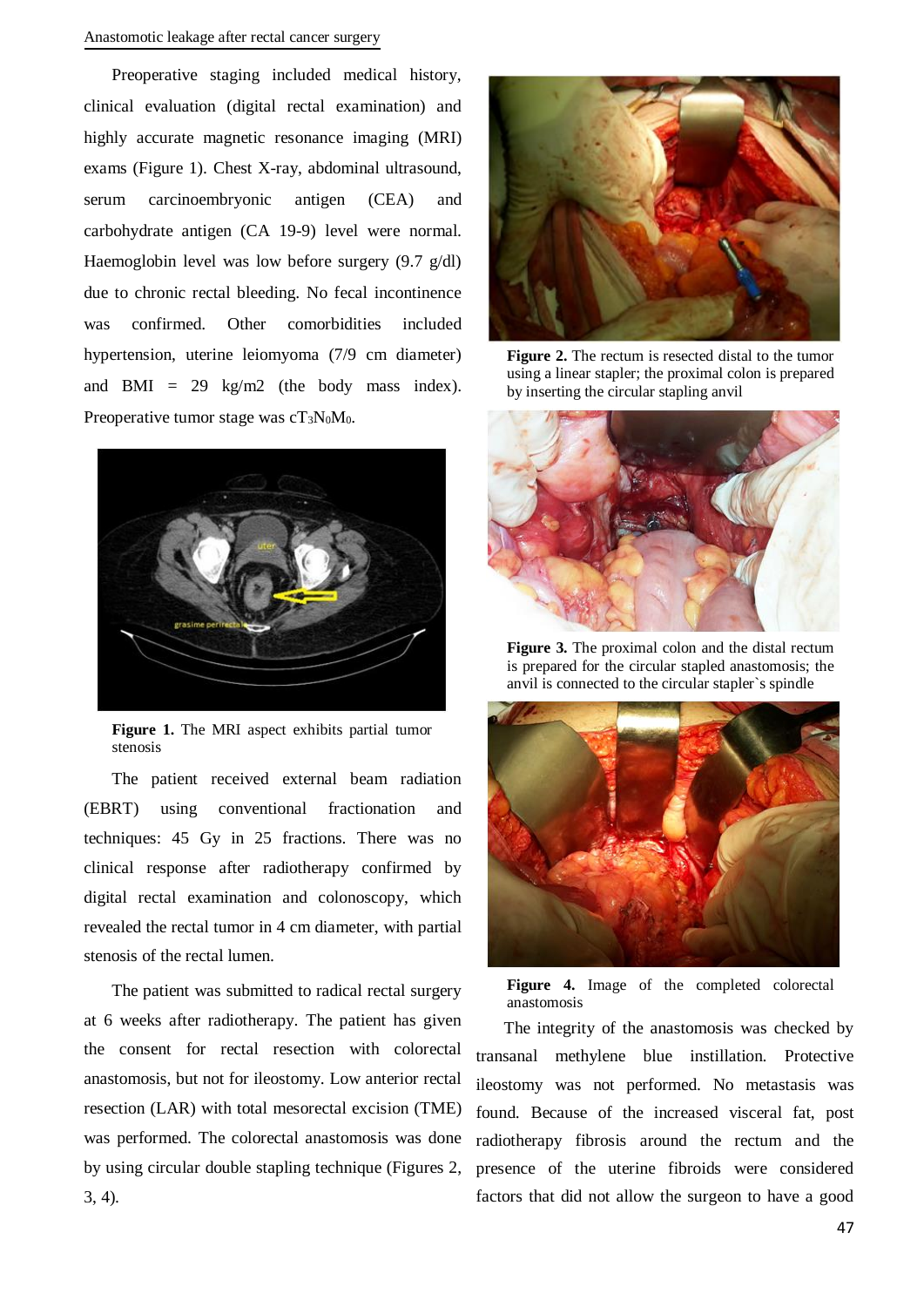visualization of the dissection plane, he decided to perform a subtotal hysterectomy. With the pelvis wide open, he could now resects the rectum following the Heald's "Holy Plane". The extracted specimen was a cylindrical shaped tube, with intact mesorectal fascia (Figures 5-7). Two drain tubes were placed in pelvis and near the anastomosis. After the circular stapled anastomosis is complete, the proximal and distal specimens (the "donuts") are examined by the surgeon to check for macroscopic residual tumor (Figures 8, 9, 10).



**Figure 5.** Macroscopic aspect- specimen after resection



**Figure 6.** Macroscopic aspect- rectum stapled line **Figure 10.** The distal (rectal) donut



**Figure 7.** Macroscopic aspect- rectum with the tumor



**Figure 8.** The proximal and the distal donuts



**Figure 9.** The proximal (colonic) donut

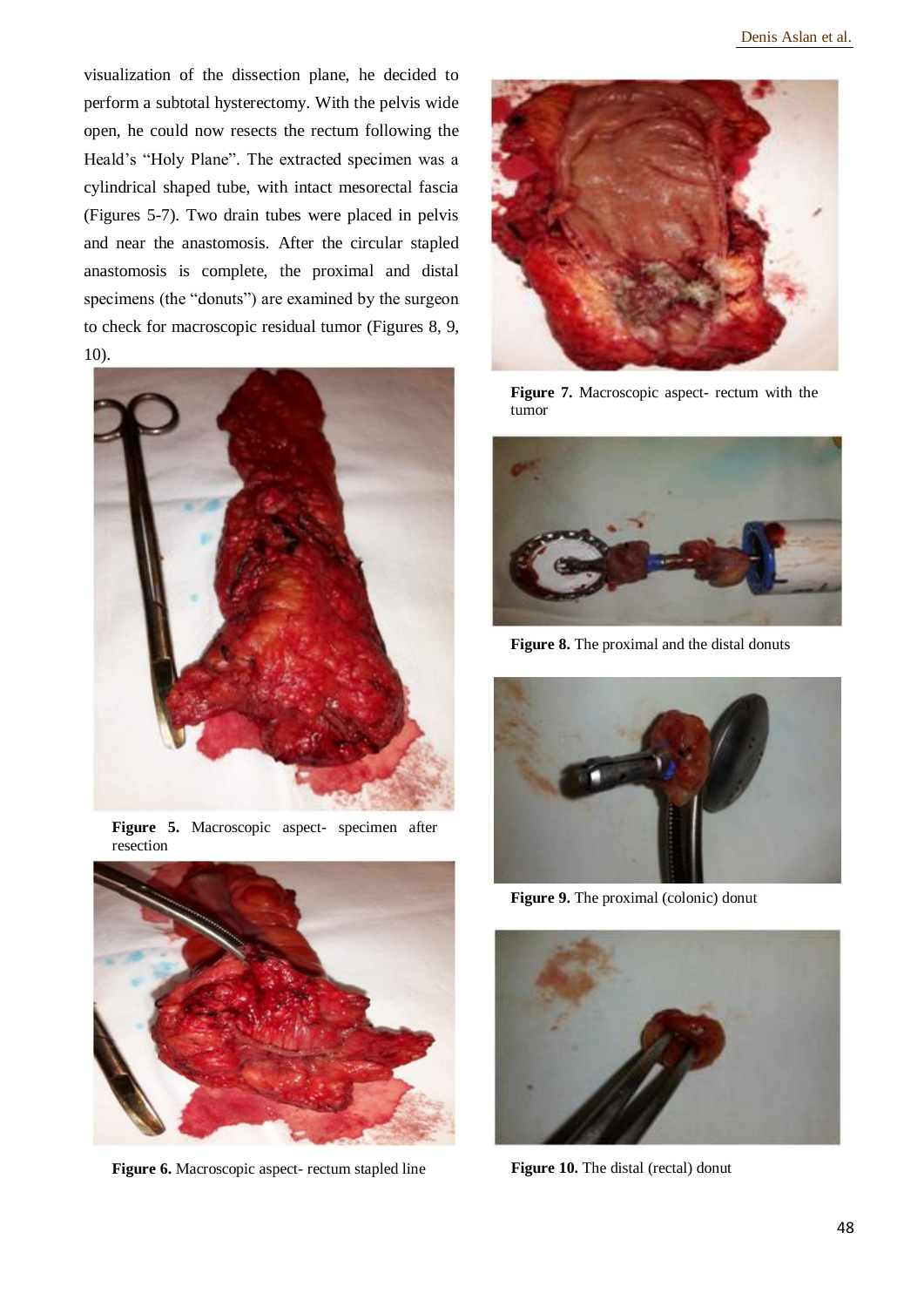The specimen was examined by the pathologist. The histology included moderately- differentiated (G2) adenocarcinoma, with no radial or distal infiltration and no lymphovascular or perineural invasion (Figure 11). The number of lymph nodes identified was 22 and none contained metastases  $(N_0)$ . The pathology stage was  $pT_3N_0M_0$ .



**Figure 11.** Moderate-differentiated (G2) adenocarcinoma, ob 10x, col HE

The patient developed anastomotic leakage during the 4th postoperative day, with an intestinal liquid flow of 10 ml per day. According to the International Study Group of Rectal Cancer (ISGRC) we considered the AL as grade B. The bowel function was normal starting with the 5th postoperative day. The blood test was normal. Pelvic ultrasound revealed a minimum amount of liquid in Douglas's pouch which was resorbed progressively. The patient did not develop fever or other clinical symptoms.

The systemic treatment included antibiotics, anticoagulants, antalgics and anti-inflammatory drugs. The drainage flow was low, up to 10-15 ml per day, and it spontaneous stopped in the 15th postoperative day.

The postoperative follow up after discharge from the hospital revealed no other complication, with normal serum CEA and CA 19-9 levels, normal daily bowel function, and normal urinary and sexual function. No local recurrence was found at 1-year follow-up.

The factors that can be involved in this particular case of anastomotic leakage included the tumor characteristics (stage T3, moderate differentiated grade adenocarcinoma), patients related factors (BMI=29, hypertension), neoadjuvant radiotherapy and intraoperative local conditions (increased pelvic fat, uterine fibroids, post radiotherapy fibrosis).

#### **Discussions**

The standard treatment for distal rectal cancer is abdominoperineal resection (APR), low anterior resection (LAR) with colorectal anastomosis or ultralow anterior rectal resection (ULAR) with coloanal anastomosis, transanal local resection.

Surgical dissection in the embryologic avascular the "Holy Plane" consists in anatomically removing rectal cancers within the intact mesorectal compartment between the parietal pelvic fascia and the visceral mesorectal fascia (25).

The total mesorectal resection (TME) is now the gold-standard of the rectal cancer surgery.

Local excision is indicated for small, very early stage tumors or for patients with significant comorbid conditions that make a more radical surgical unacceptable (26).

Neoadjuvant radio-chemotherapy has been proven in reducing the rate of local recurrence, comparing with the postoperative treatment (18, 19). It also may reduce the size of the tumor and therefore allow sphincter sparing surgery.

Despite the surgical and technological advances, anastomotic leakage (AL) is one of the most important complication after low rectal cancer surgery, with higher morbidity and mortality rates (20). The presence of AL raises the re-laparotomy rate up to 5.4% (21). The studies have reported that AL rate ranges from 3% to 19% (27).

The International Study Group of Rectal Cancer (ISGRC) [21] defined anastomotic leakage (AL) as the defect in the anastomotic site integrity, creating a communication between the intra- and extraluminal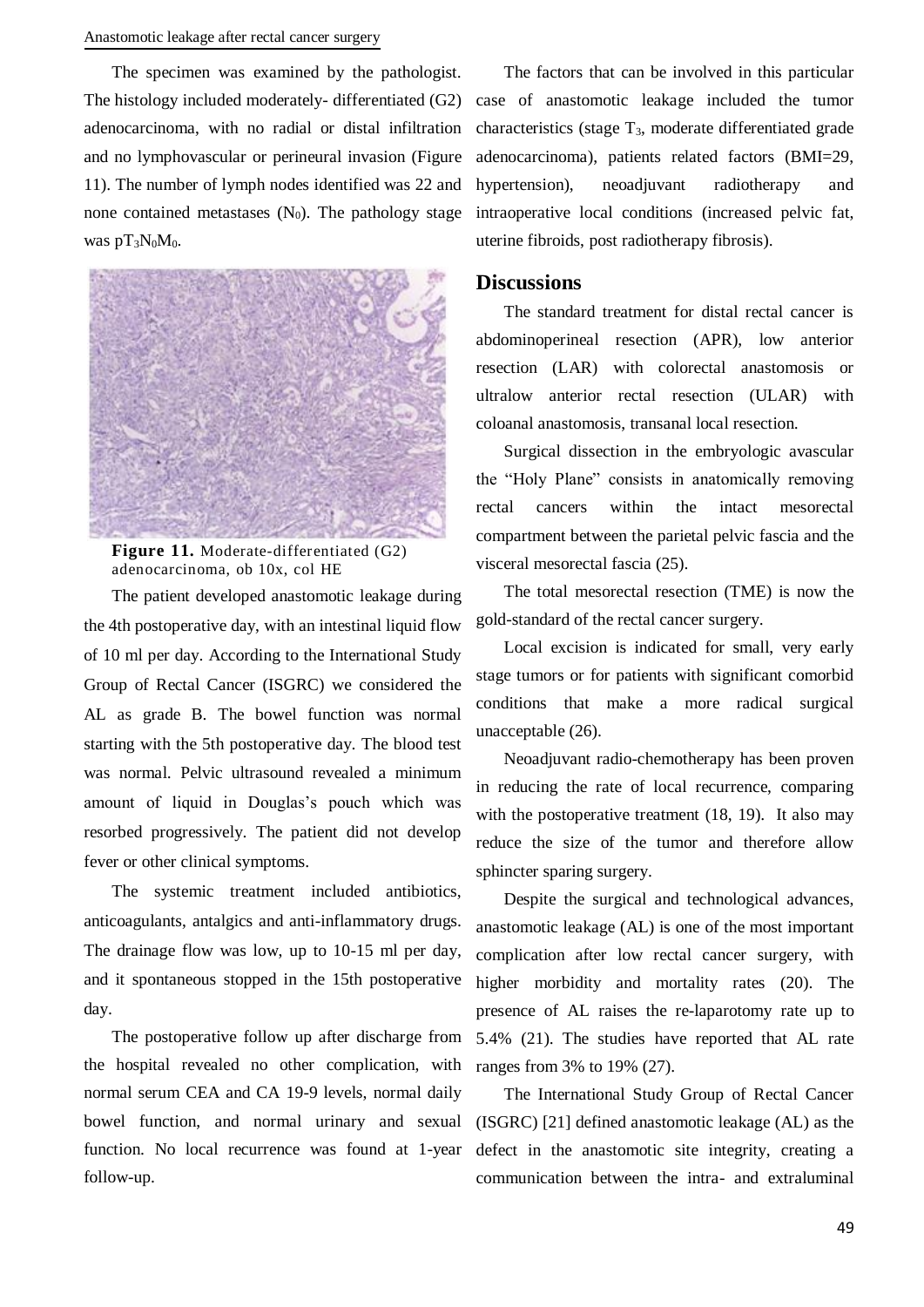AL severity. Grade A leakage is asymptomatic/ radiologic leakage and it requires no change in therapeutic management. Grade B leakage requires non-surgical therapeutic intervention like antibiotics, transanal, endoscopic drainage but no relaparotomy. Grade C requires relaparotomy.

Some reports have shown that overall complication rate including anastomotic leakage is not increased after neoadjuvant therapy (25, 26). Other studies have shown that the neoadjuvant radiochemotherapy is an independent risk factor for symptomatic anastomotic leakage ( 27). Studies have showed that the complication rates after stapled anastomosis are similar or even lower with the handsewed anastomosis (28, 29).

The presence of AL remains a real challenge in rectal cancer surgical management. There are preoperative factors, intraoperative factors and 2. postoperative factors that can influence the postoperative evolution and the prognosis of the patients with distal rectal cancer. The continuous progress of technology, the good knowledge of the anatomy and embryology of the rectum will lead to better functional and oncological outcome and will provide good quality of life and increased overall survival (30).

#### **Conclusions**

The patient with low rectal cancer, once almost constrained to abdominoperineal resection with permanent colostomy, now has the benefit of anal sphincter preservation, with normal defecation function, increased quality of life and improved survival.

The role of multimodality treatment is to improve local control rates and to allow better functional outcomes in highly selected patients with low rectal cancer

The functional outcome is influenced by multiple factors, including the patient, the histopathological

compartments. The group suggested three grades of characteristics of the tumor, the neoadjuvant therapy and the surgical technique.

### **Acknowledgement**

" This work received financial support through the project entitled "CERO – Career profile: Romanian Researcher", grant number POSDRU/159/1.5/S/ 135760, cofinanced by the European Social Fund for Sectoral Operational Programme Human Resources Development 2007-2013".

#### **References**

- 1. Ferlay J, Soerjomataram I, Dikshit R, Eser S, Mathers C, Rebelo M, Parkin DM, Forman D, Bray F. Cancer incidence and mortality worldwide: Sources, methods and major patterns in GLOBOCAN 2012. *Int. J. Cancer* 2015; 136(5): E359–86. PMID: 25220842 <https://doi.org/10.1002/ijc.29210>
- 2. Ferlay J, Steliarova-Foucher E, Lortet-Tieulent J, Rosso S, Coebergh JW, Comber H, Forman D, Bray F. Cancer incidence and mortality patterns in Europe: estimates for 40 countries in 2012. *Eur J Cancer*. 2013; 49(6): 1374–403. PMID: 23485231 <https://doi.org/10.1016/j.ejca.2012.12.027>
- 3. Rosenberg R, Nekarda H, Zimmermann F, Becker K, Lordick F, Hofler H, Molls M, Siewert JR. Histopathological response after preoperative radiochemotherapy in rectal carcinoma is associated with improved overall survival. *J Surg Oncol*. 2008; 97(1): 8–13. PMID: 18085619 <https://doi.org/10.1002/jso.20844>
- 4. Watanabe T, Itabashi M, Shimada Y, Tanaka S, Ito Y, Ajioka Y, Hamaguchi T, Hyodo I, Igarashi M, Ishida H, Ishihara S, Ishiguro M, Kanemitsu Y, Kokudo N, Muro K, Ochiai A, Oguchi M, Ohkura Y, Saito Y, Sakai Y, Ueno H, Yoshino T, Boku N, Fujimori T, Koinuma N, Morita T, Nishimura G, Sakata Y, Takahashi K, Tsuruta O, Yamaguchi T, Yoshida M, Yamaguchi N, Kotake K, Sugihara K; Japanese Society for Cancer of the Colon and Rectum. Japanese Society for Cancer of the Colon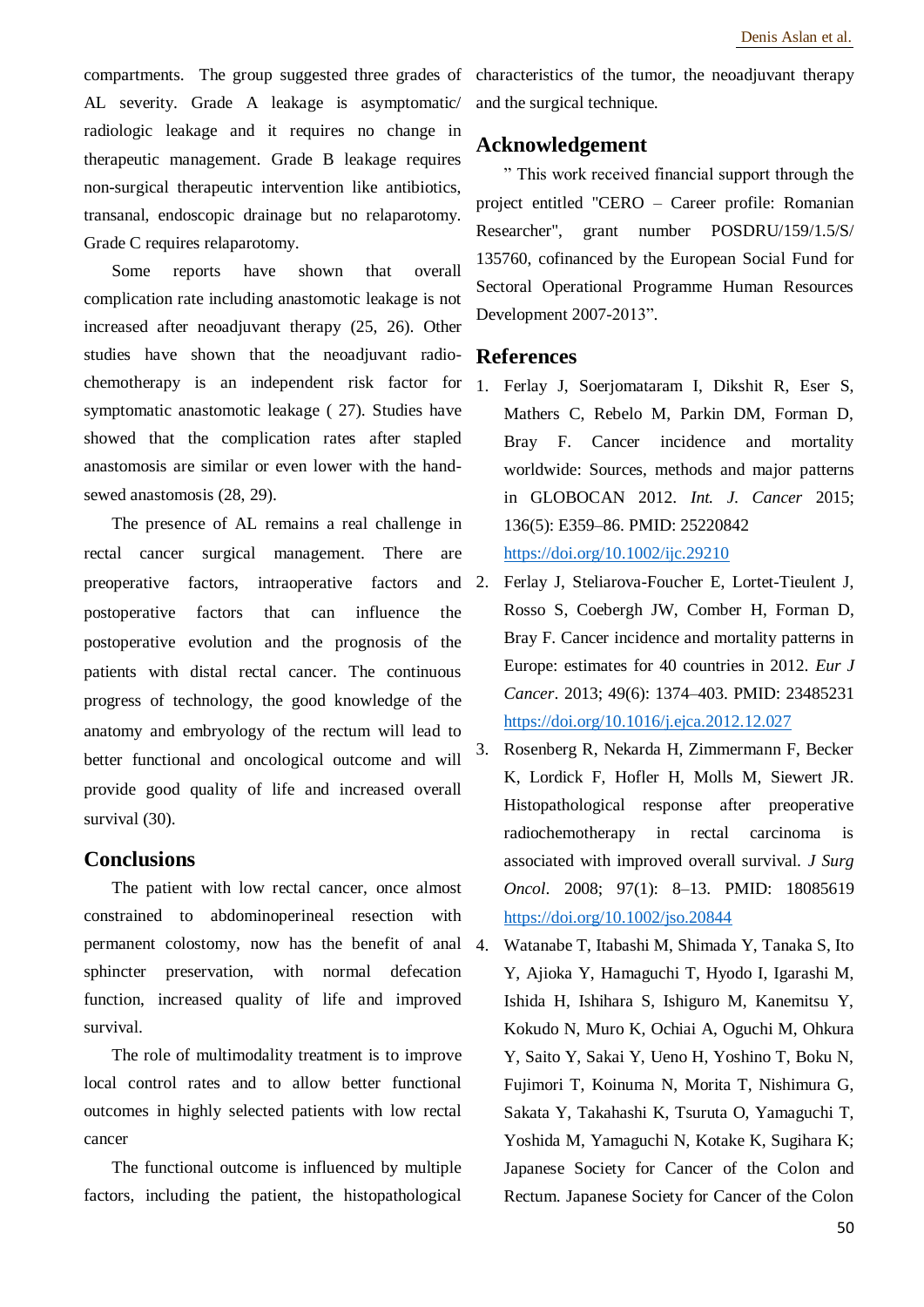and Rectum (JSCCR) Guidelines 2014 for treatment of colorectal cancer. *Int J Clin Oncol*. 2015; 20(2): 207-39. PMID: 25782566 <https://doi.org/10.1007/s10147-015-0801-z>

- 5. Fokas E, Liersch T, Fietkau R, Hohenberger W, Beissbarth T, Hess C, Becker H, Ghadimi M, Mrak K, Merkel S, Raab HR, Sauer R, Wittekind C, Rödel C. Tumor regression grading after preoperative chemoradiotherapy for locally results of the CAO/ARO/AIO-94 trial. *J Clin Oncol*. 2014; 32(15): 1554–62. PMID: 24752056 <https://doi.org/10.1200/JCO.2013.54.3769>
- 6. Dangi-Garimella S. Adjuvant pre- or postoperative chemotherapy does not improve survival in rectal cancer. *Am J Manag Care*. 2014; 20(2): E8. PMID: 25618385
- 7. Heald RJ, Ryall RD. Recurrence and survival after total mesorectal excision for rectal cancer. *Lancet* 1986; 1: 1479–1482. PMID: 2425199 [https://doi.org/10.1016/S0140-6736\(86\)91510-2](https://doi.org/10.1016/S0140-6736(86)91510-2)
- 8. Morino M, Risio M, Bach S, Beets-Tan R, Bujko K, Panis Y, Quirke P, Rembacken B, Rullier E, Saito Y, Young-Fadok T, Allaix ME; European Association for Endoscopic Surgery; European Society of Coloproctology. Early rectal cancer: the European Association for Endoscopic Surgery (EAES) clinical consensus conference. *Surg Endosc*. 2015; 29(4): 755-73. PMID: 25609317 <https://doi.org/10.1007/s00464-015-4067-3>
- 9. Heald RJ. Towards fewer colostomies--the impact of circular stapling devices on the surgery of rectal cancer in a district hospital. *Br J Surg*. 1980; 15. Mannaerts GH, Schijven MP, Hendrikx A, Martijn 67(3): 198-200. PMID: 7362961 <https://doi.org/10.1002/bjs.1800670311>
- 10. Heald RJ, Moran BJ, Ryall RD, Sexton R, MacFarlane JK. Rectal cancer: the Basingstoke experience of total mesorectal excision, 1978-

1997. *Arch Surg*. 1998; 133(8): 894-9. PMID: 9711965 <https://doi.org/10.1001/archsurg.133.8.894>

- 11. Piso P, Dahlke MH, Mirena P, Schmidt U, Aselmann H, Schlitt HJ, Raab R, Klempnauer J. Total mesorectal excision for middle and lower rectal cancer: a single institution experience with 337 consecutive patients. *J Surg Oncol*. 2004; 86(3):115-21. PMID: 15170648 <https://doi.org/10.1002/jso.20062>
- advanced rectal carcinoma revisited: updated 12. Lundby L, Krogh K, Jensen VJ, Gandrup P, Qvist N, Overgaard J, Laurberg S. Long-term anorectal dysfunction after postoperative radiotherapy for rectal cancer. *Dis Colon Rectum*. 2005; 48(7): 1343-52. PMID: 15933797

<https://doi.org/10.1007/s10350-005-0049-1>

13. Wallner C, Lange MM, Bonsing BA, Maas CP, Wallace CN, Dabhoiwala NF, Rutten HJ, Lamers WH, Deruiter MC, van de Velde CJ. Cooperative Clinical Investigators of the Dutch Total Mesorectal Excision Trial. Causes of fecal and urinary incontinence after total mesorectal excision for rectal cancer based on cadaveric surgery: a study from the Cooperative Clinical Investigators of the Dutch total mesorectal excision trial. *J Clin Oncol*. 2008; 26(27): 4466- 72. PMID: 18802159

<https://doi.org/10.1200/JCO.2008.17.3062>

14. Lange MM, Maas CP, Marijnen CA, Wiggers T, Rutten HJ, Kranenbarg EK, van de Velde CJ; Cooperative Clinical Investigators of the Dutch Total Mesorectal Excision Trial. *Br J Surg*. 2008; 95(8): 1020–28. PMID: 18563786

<https://doi.org/10.1002/bjs.6126>

H, Rutten HJ, Wiggers T. Urologic and sexual morbidity following multimodality treatment for locally advanced primary and locally recurrent rectal cancer. *Eur J Surg Oncol*. 2001; 27(3): 265– 72.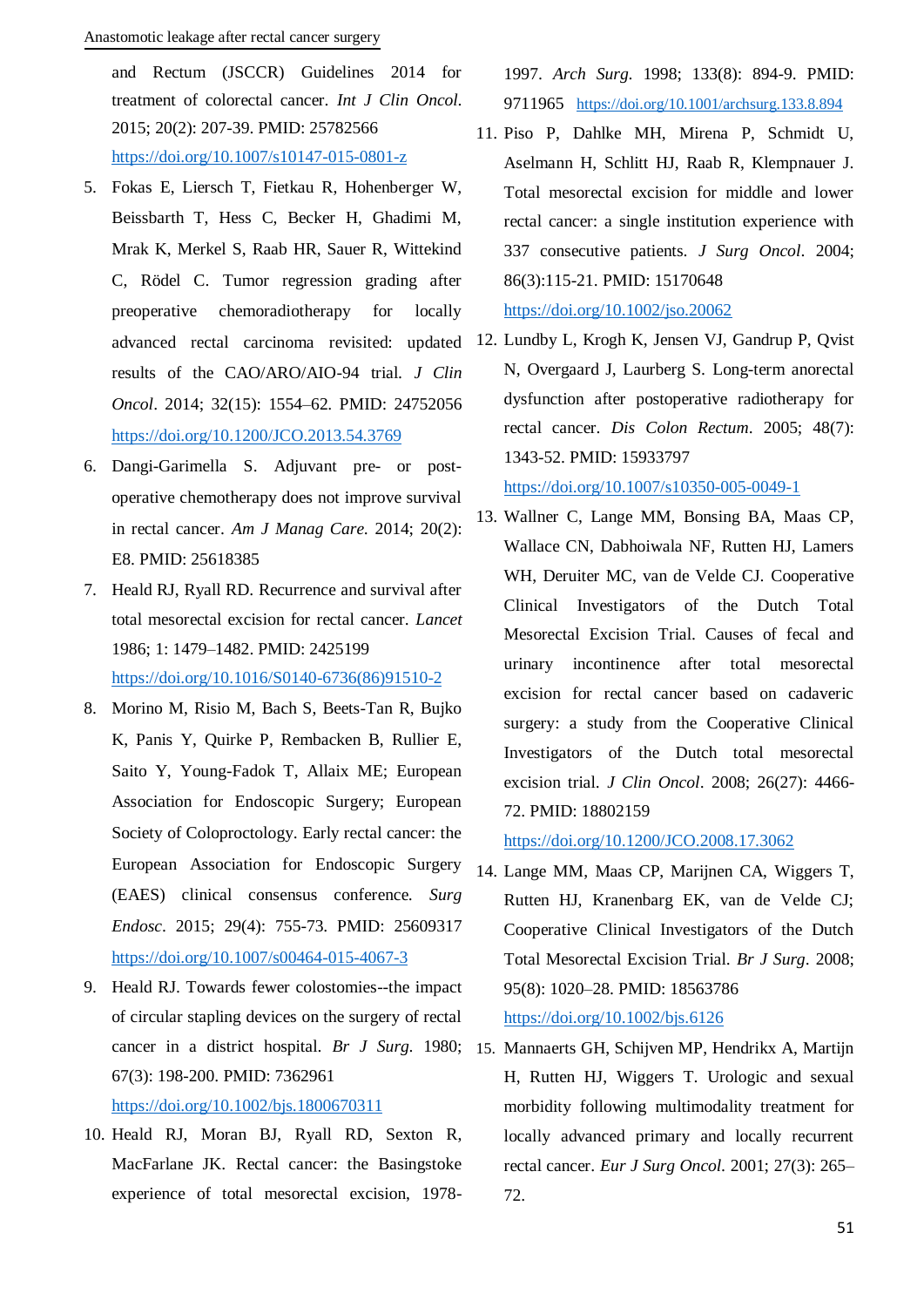PMID: 11373103 <https://doi.org/10.1053/ejso.2000.1099>

- 16. Saito S, Fujita S, Mizusawa J, Kanemitsu Y, Saito N, Kinugasa Y, Akazai Y, Ota M, Ohue M, Komori K, Shiozawa M, Yamaguchi T, Akasu T, Moriya Y; Colorectal Cancer Study Group of Japan Clinical Oncology Group. Male sexual dysfunction after rectal cancer surgery: Results of a randomized trial comparing mesorectal excision with and without lateral lymph node dissection for 21. Compton CC. Pathologic prognostic factors in the patients with lowerrectal cancer: Japan Clinical Oncology Group Study JCOG0212. *Eur J Surg Oncol*. 2016; 42(12): 1851-58. PMID: 27519616 <https://doi.org/10.1016/j.ejso.2016.07.010>
- 17. Sauer R, Liersch T, Merkel S, Fietkau R, Hohenberger W, Hess C, Becker H, Raab HR, Villanueva MT, Witzigmann H, Wittekind C, Beissbarth T, Rödel C. Preoperative versus postoperative chemoradiotherapy for locally advanced rectal cancer: Results of the German CAO/ARO/AIO-94 randomized phase III trial after a median follow-up of 11 years. *J Clin Oncol*. 30(16): 1926–33. PMID: 25609317 <https://doi.org/10.1200/JCO.2011.40.1836>
- 18. Bökkerink GM, Buijs EF, de Ruijter W, Rosman C, Sietses C, Strobel R, Heisterkamp J, Nagtegaal ID, Bremers AJ, de Wilt JH. Improved quality of care for patients undergoing an abdominoperineal 24. Kang CY, Halabi WJ, Chaudhry OO, Nguyen V, excision for rectal cancer. *Eur J Surg Oncol*. 2015; 41(2): 201-7. PMID: 25572974 <https://doi.org/10.1016/j.ejso.2014.11.003>

19. Sauer R, Becker H, Hohenberger W, Rödel C, Wittekind C, Fietkau R, Martus P, Tschmelitsch J, Hager E, Hess CF, Karstens JH, Liersch T, 25. Petrelli F, Coinu A, Lonati V, Barni S. A Schmidberger H, Raab R, German Rectal Cancer Study Group: Preoperative versus postoperative chemoradiotherapy for rectal cancer. *N Engl J Med*. 2004; 351(17): 1731-40. PMID: 15496622 <https://doi.org/10.1056/NEJMoa040694>

- 20. Debove C, Maggiori L, Chau A, Kanso F, Ferron M, Panis Y. Risk factors for circumferential R1 resection after neoadjuvant radiochemotherapy and laparoscopic total mesorectal excision: a study in 233 consecutive patients with mid or low rectal cancer. *Int J Colorectal Dis*. 2015; 30(2): 197-203. PMID: 25466419 [https://doi.org/10.1007/s00384-](https://doi.org/10.1007/s00384-014-2080-y) [014-2080-y](https://doi.org/10.1007/s00384-014-2080-y)
- recurrence of rectal cancer. *Clin Colorectal Cancer*. 2002; 2(3): 149–60. PMID: 12482331 <https://doi.org/10.3816/CCC.2002.n.020>
- 22. Rahbari NN, Weitz J, Hohenberger W, Heald RJ, Moran B, Ulrich A, Holm T, Wong WD, Tiret E, Moriya Y, Laurberg S, den Dulk M, van de Velde C, Büchler MW. Definition and grading of anastomotic leakage following anterior resection of the rectum: a proposal by the International Study Group of Rectal Cancer. *Surgery* 147(3): 339-51. PubMed: 20004450

<https://doi.org/10.1016/j.surg.2009.10.012>

23. Kingham TP, Pachter HL. Colonic anastomotic leak: risk factors, diagnosis, and treatment. *J Am Coll Surg*. 2009; 208(2): 269-278 PMID: 19228539

<https://doi.org/10.1016/j.jamcollsurg.2008.10.015>

Pigazzi A, Carmichael JC, Mills S, Stamos MJ. Risk factors for anastomotic leakage after anterior resection for rectal cancer. *JAMA Surg* 2013; 148(1): 65-71. PMID: 22986932

<https://doi.org/10.1001/2013.jamasurg.2>

systematic review and meta-analysis of adjuvant chemotherapy after neoadjuvant treatment and surgery for rectal cancer. *Int J Colorectal Dis*. 2015; 30(4): 447-57. PMID: 25433820 <https://doi.org/10.1007/s00384-014-2082-9>